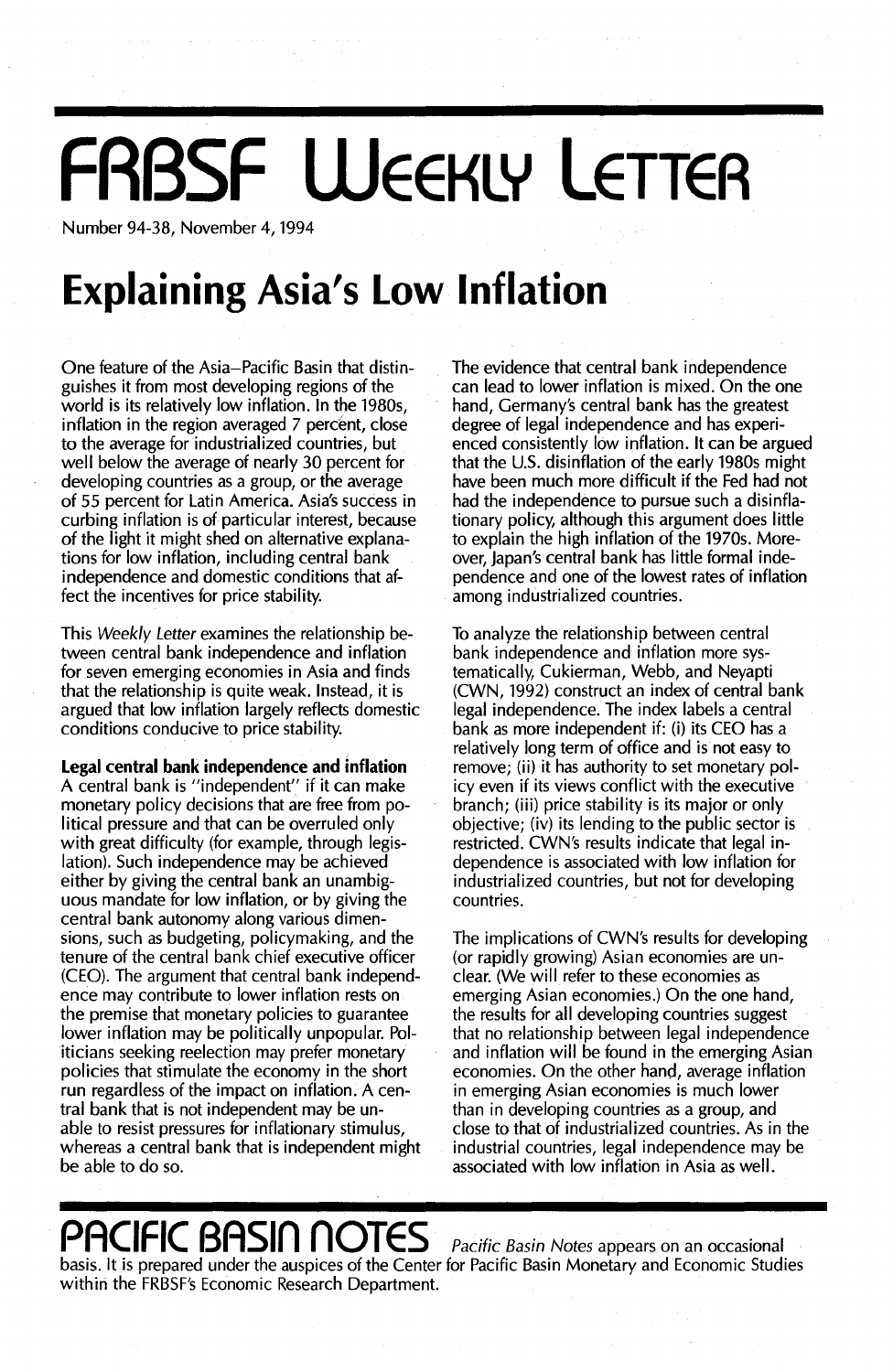## FRBSF Figure 1

To assess the relationship between central bank independence and inflation in emerging Asian economies, Figure 1 presents CWN's legal independence index values and average inflation for 1980-1989 for several emerging Asian economies: Indonesia, Korea, Malaysia, the Philippines, Singapore, Taiwan, and Thailand; Hong Kong is excluded because it had no central bank in the 1980s, and China is excluded because it had significant price controls over the period. An index value of ten signifies full independence. For comparison, the corresponding values for the U.S., Germany, Japan, and the average for all developing economies also are presented.

Two broad conclusions emerge. *First, central banks in emerging Asian economies are not usually independent.* In particular, the independence index value among emerging Asian economies is about 3 on average, slightly lower than the 3.3 average for all developing countries, and well below Germany's 6.9 or the U.S.'s 4.8. However, average inflation in emerging Asian economies was much lower than the 29 percent rate for all developing countries. The contrast is even more striking comparing the emerging Asian economies to Latin America (not shown), where the index averaged 3.6 and inflation averaged 55 percent.

*Second, among the emerging Asian economies,* a *higher central bank independence index value is not associated with lower inflation.* For example, the Philippines has the largest legal independence index in the region and the highest rate of inflation. Taiwan's independence index is among the lowest in the region, but so is its inflation rate.

These results suggest that central bank independence does not explain low inflation in emerging Asian economies. This may be partly because the legal independence index is an imperfect measure of actual independence, and also because legal independence may not be necessary to guarantee low inflation if there are incentives to maintain price stability, or if there is less pressure on central banks to inflate.

#### Incentives for price stability

The policies of Asian central banks might have led to low inflation if there were a strong incentive at all levels of government to maintain price stability as a result of the openness of their economies. In particular, it can be argued that emerging Asian economies have depended very heavily on international trade as the basis for their economic success, and they have maintained their





international competitiveness by avoiding excessive inflation. As noted by Edwards (1989, Chapter 6) in many developing economies, high inflation has been associated with real exchange rate appreciation and a corresponding loss of competitiveness. Romer (1993) also argues that open economies have less incentive to stimulate the economy, partly because any given increase in output will be associated with more inflation in open economies than in closed economies.

To assess the plausibility of the argument that openness will be associated with less inflation, Figure 2 illustrates the relationship between the size of the trade sector in 1985 and average inflation in 1980-1989 in Asian economies. It is apparent not only that emerging Asian economies are highly open-the ratio of exports plus imports to GNP ranges from a low of about 30 percent for the Philippines and Indonesia to a high of 260 percent for Singapore--but also that in these economies openness is associated with low inflation—the Philippines and Indonesia have the highest rates of inflation and Singapore the lowest. (In fact, Asian economies are on average more open and have far less inflation than Latin American economies.) Figure 2 thus supports the view that the greater openness of these economies gives them a greater incentive to curb inflation. Using more formal statistical analysis, Romer (1993) shows that openness (as measured by the ratio of imports to output) appears to lead to lower inflation in a large sample of countries for the period since 1973.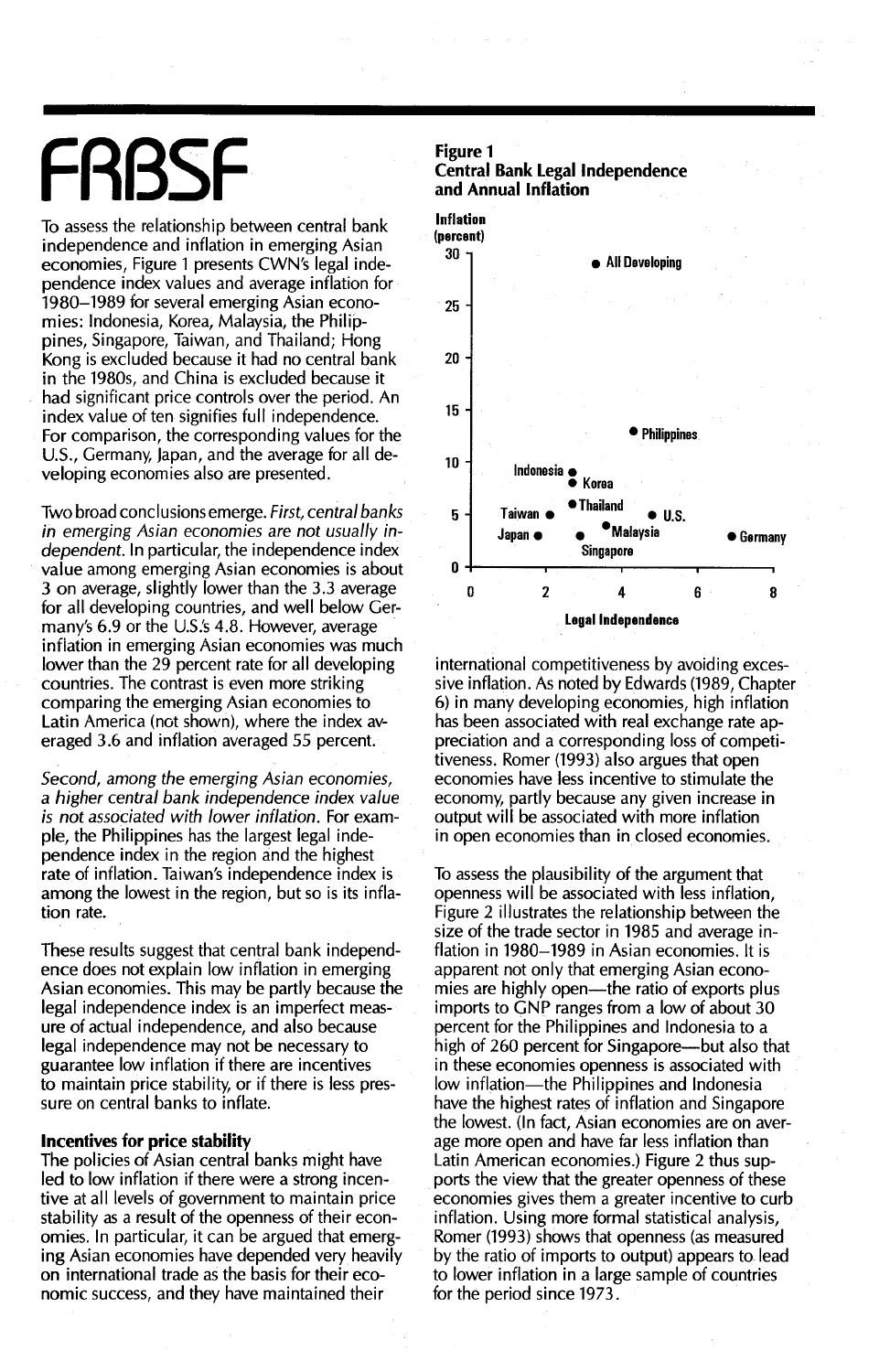### Figure 2 Openness and Annual Inflation



#### less pressure to inflate

Apart from having an economic incentive to maintain price stability, the pressures to inflate on central banks in emerging Asian economies also have been smaller than in other regions. One reason is that these economies have grown very fast as a result of increases in their productive capacity; this minimizes the pressure to boost economic growth through inflation.

Another reason is that budget deficits in emerging Asian economies are by and large sustainable, or easily financed, so that the pressure on Asian central banks to inflate in order to finance deficits is small. In some cases, the size of budget deficits is limited by law. For example, in Thailand, deficits are limited to a small percentage of the year's total expenditure, and there is a cap on the percentage of the budget that can be spent servicing the foreign public debt. Budget authorities also consult the central bank to assess the inflationary impact of budget deficits. In Indonesia, expenditures have been limited to the amount financed by domestic revenues and foreign aid since 1967.

Budget deficits also have been curbed by insulating the budget process from political pressure. For example, in Thailand and Indonesia, detailed

budget formulation is primarily the responsibility of civil servants rather than politicians, and parliamentary rules restrict the legislature's ability to alter the budget. The more successful Asian economies also have been able to avoid central bank subsidies to banks or large state enterprises. This type of financing often is not reflected in the budget estimates, but it can be highly inflationary.

in Asia, the inflationary impact of budget deficits has been limited even in those cases where the deficits are large. For example, Malaysia's very rapid growth and high rates of private saving allowed it to sustain large deficits (averaging <sup>11</sup> percent of GNP) without triggering inflation. Rapid growth and private saving increased the demand for money and domestic financial assets, thus raising the proportion of the deficit that could be financed by printing money without inflation, as well as the overall level of government borrowing that was willingly financed by domestic and foreign residents. (See World Bank 1993 for more details on the points raised in this section.)

#### **Conclusions**

The example of Asian economies highiights some of the conditions under which countries may achieve low inflation in the absence of central bank independence. These countries achieved low inflation in part because the need to keep the large trade sector competitive created strong incentives for maintaining price stability. In addition, rapid growth and sustainable budget deficits reduced the pressures on central banks to inflate.

#### Ramon Moreno Senior Economist

#### References

- Cukierman, Alex, Steven B. Webb and, Bilin Neyapti. 1992. "Measuring the Independence of Central Banks and Its Effects on Policy Outcomes:' *The World Bank Economic Review* 6(3), pp. 353-398.
- Edwards, Sebastian. 1989. *Real Exchange Rates, Devaluation and Adjustments.* Cambridge, Mass., The MIT Press.
- Romer, David. 1993. "Openness and Inflation:' *Quarterly Journal* of *Economics* 108(4), pp. 869-904.
- World Bank. 1993. *The East Asian Miracle.* New York: Oxford University Press.

Opinions expressed in this newsletter do not necessarily reflect the views of the management of the Federal Reserve'Bank of San Francisco, or of the Board of Governors of the Federal Reserve System. Editorial comments may be addressed to the editor or to the author.... Free copies of Federal Reserve publications can be obtained from the Public Information Department, Federal Reserve Bank of San Francisco, P.O. Box 7702, San Francisco 94120. Phone (415) 974-2246, Fax (415) 974-3341.